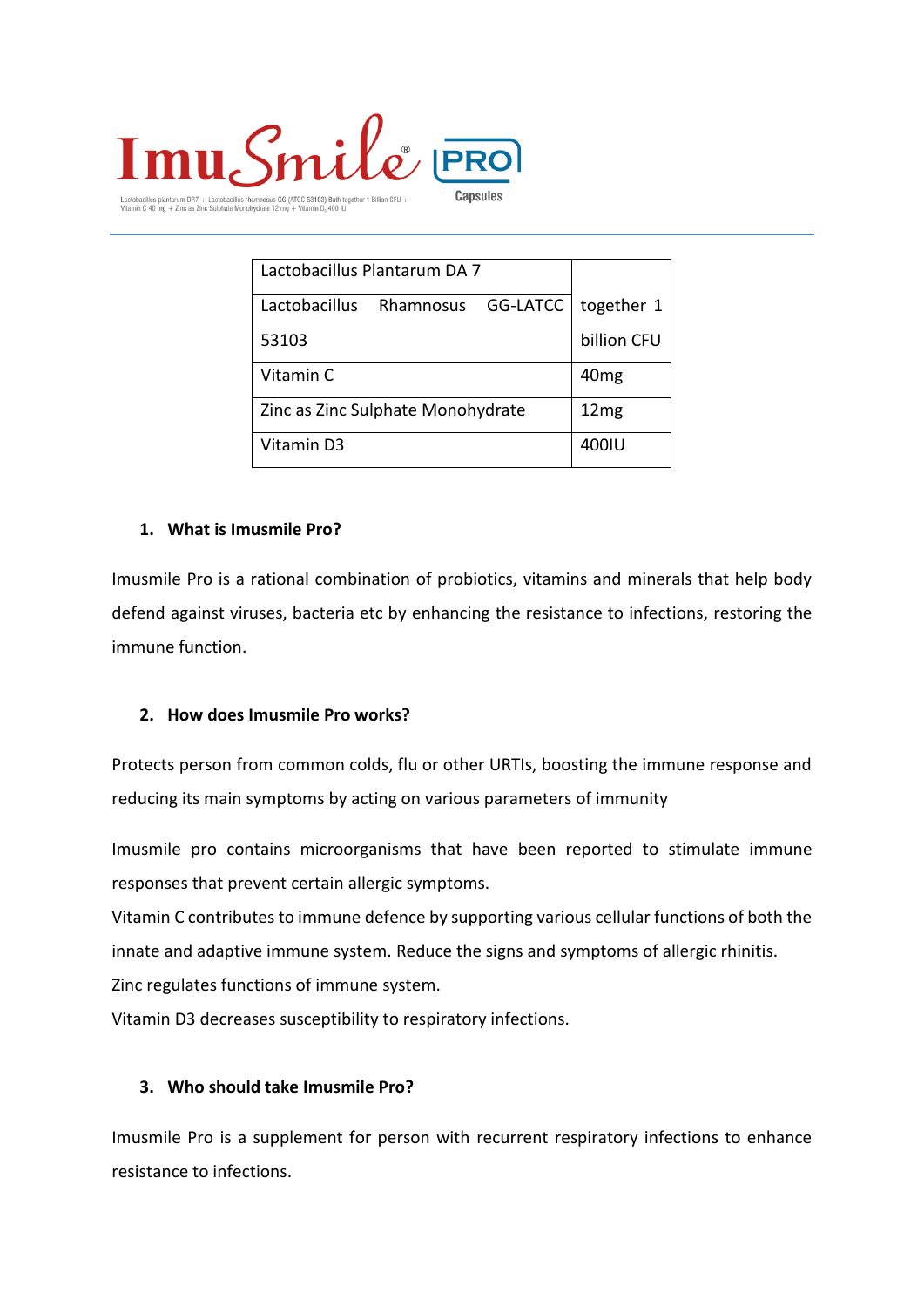## **4. What is recurrent respiratory infections?**

Common symptoms of respiratory tract infections include fever, cough, runny nose, nasal congestion, malaise, shortness of breath etc.

When such episode of respiratory tract infection occurs frequently, it is known as recurrent respiratory tract infections.

For person to be diagnosed with RRTI, at least one of the following criteria has to be present: • ≥ 6 respiratory infections per annum

- ≥ 1 respiratory infection per month involving the upper airways from September to April
- ≥ 3 respiratory infections per annum involving the lower airways

## **5. What are the precautions to be taken while using Imusmile Pro?**

No special precautions are required while using Imusmile Pro. Only if you are hypersensitive or allergy to any of the contents, do not use Imusmile Pro and inform the health care professional.

#### **6. How to take Imusmile pro**

One capsule per day after meal. To be taken with water at room temperature.

#### **7. How long one must take Imusmile Pro?**

Imusmile Pro is to be taken as long as directed by health care professional

# **8. Can Imusmile Pro replace antibiotics and cold/allergy medicines during acute episode of RTI?**

Imusmile Pro is not a substitute to mainstay therapy. It is used along with other medication for treatment of RTI.

# **9. Will there be relapse of RTI or RTI with more severity after stopping Imusmile Pro?**

Clinical trials with Imusmile Pro support its effectiveness in enhancing the resistance to infections, restoring the immune function. But there are no clinical trials on relapse or preventing the relapse in RTI.